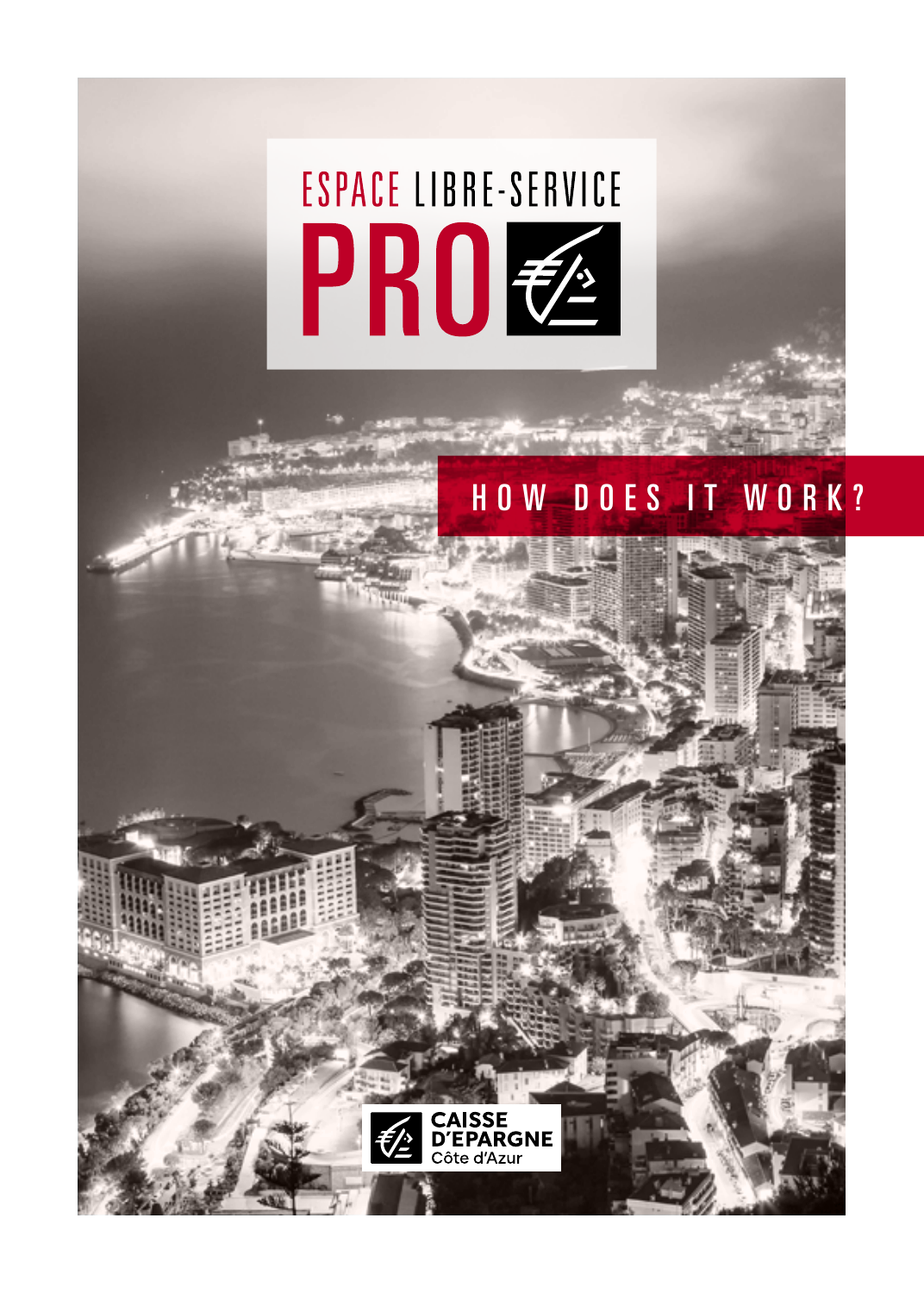# FAST, SAFE, AND DEDICATED TO OUR PROFESSIONAL CLIENTS

**Thanks to the Espace Libre-Service Pro,** your cash and cheque deposits as well as your coin supplies are so much simpler. In a facility specifically dedicated to our professional clients at the heart of the Principality, **you can freely access these services essential for managing your company, 7 days a week.**

> **Would you like to meet our advisors?**

**Our Monaco Business Centre is at your service:** Villa l'Union, 27 boulevard des Moulins **Tel. : +377 93 10 10 40\***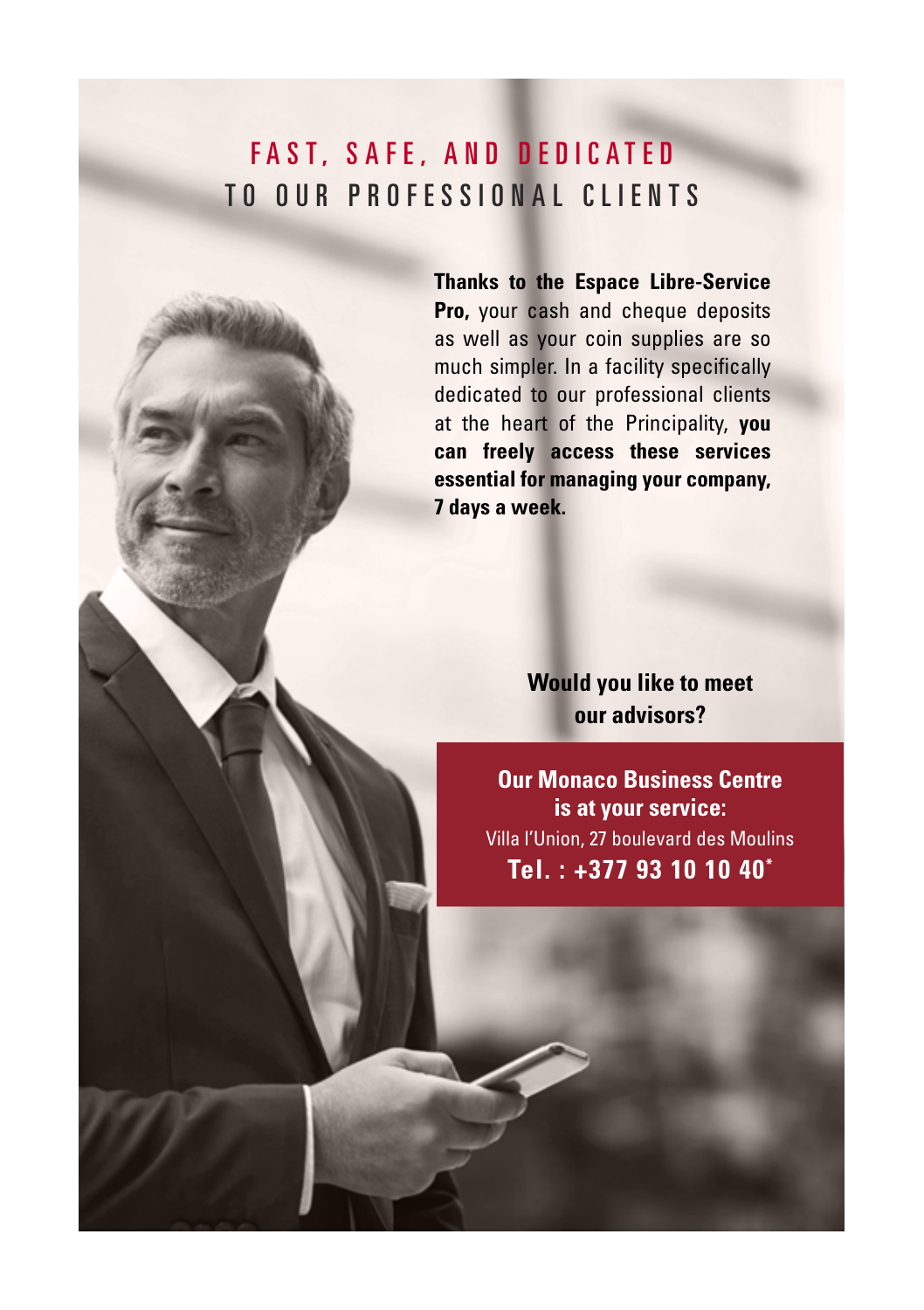

### CASH DEPOSITS (1)

#### THE TOOLS YOU NEED

To enable you to use the automatic cash deposit service<sup>(1)</sup>, the Monaco Business Centre places different tools at your disposal.

- A key to open the drawer
- A deposit pouch to contain your cash
- A cash deposit slip to be completed before depositing the pouch

#### PROCEDURE TO BE FOLLOWED

- Place your cash in the pouch
- Fill in the cash deposit slip attached to the pouch: • place one copy in the pouch, one copy in the deposit box
- keep one copy
- › Close the pouch and place it in the deposit box
- › Make sure you close the box completely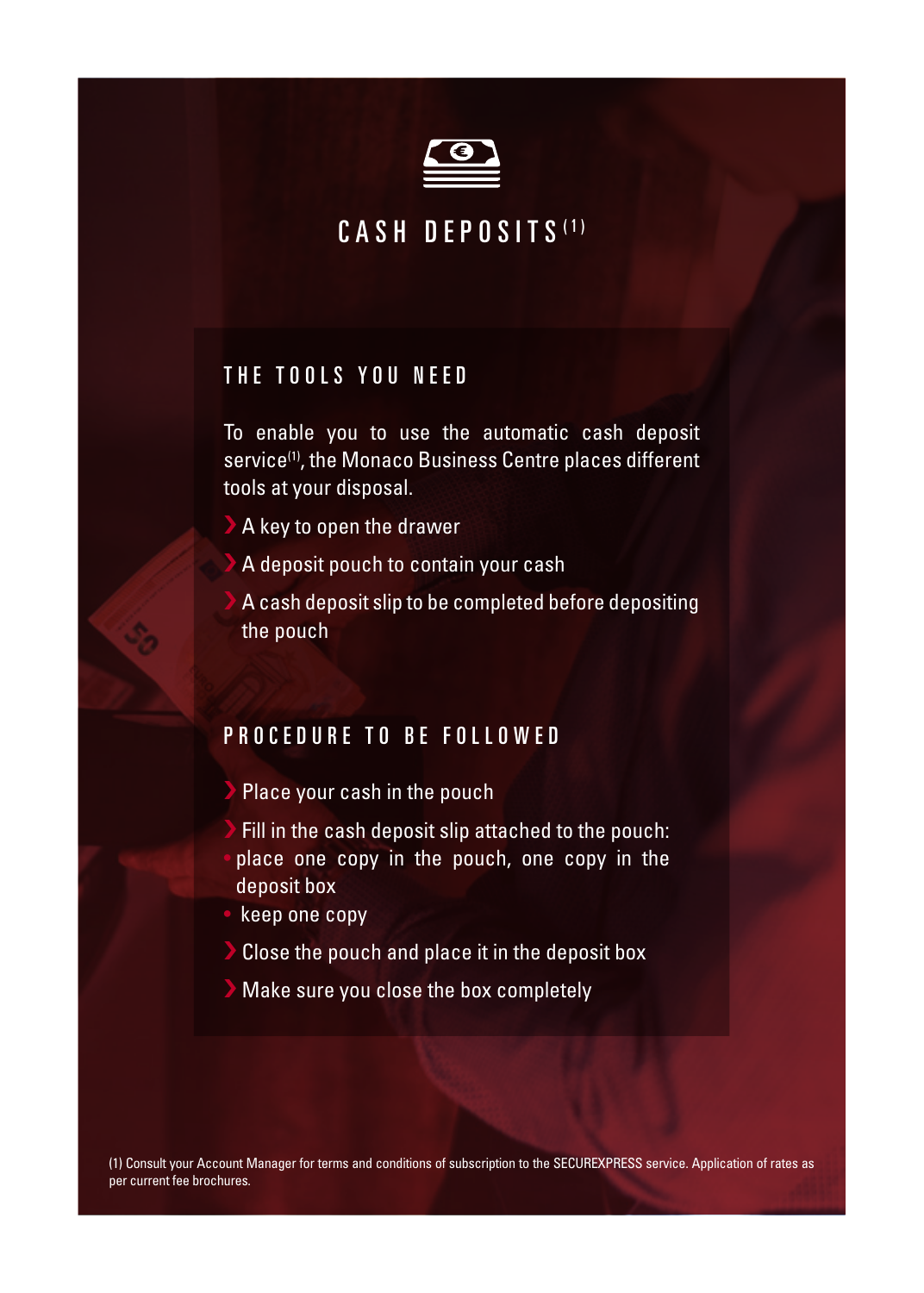

# COIN ROLL DISTRIBUTOR (1)

#### INSTRUCTIONS FOR USE

In order to use this service $(1)$ , you must dispose of a professional Caisse d'Epargne bank card issued to you by the Monaco Business Centre.

 $\blacktriangleright$  Insert your dedicated card into the coin roll distributor

- › Insert the note(s) you wish to change into coins (up to 500 euros) into the coin roll distributor
- Collect the coin rolls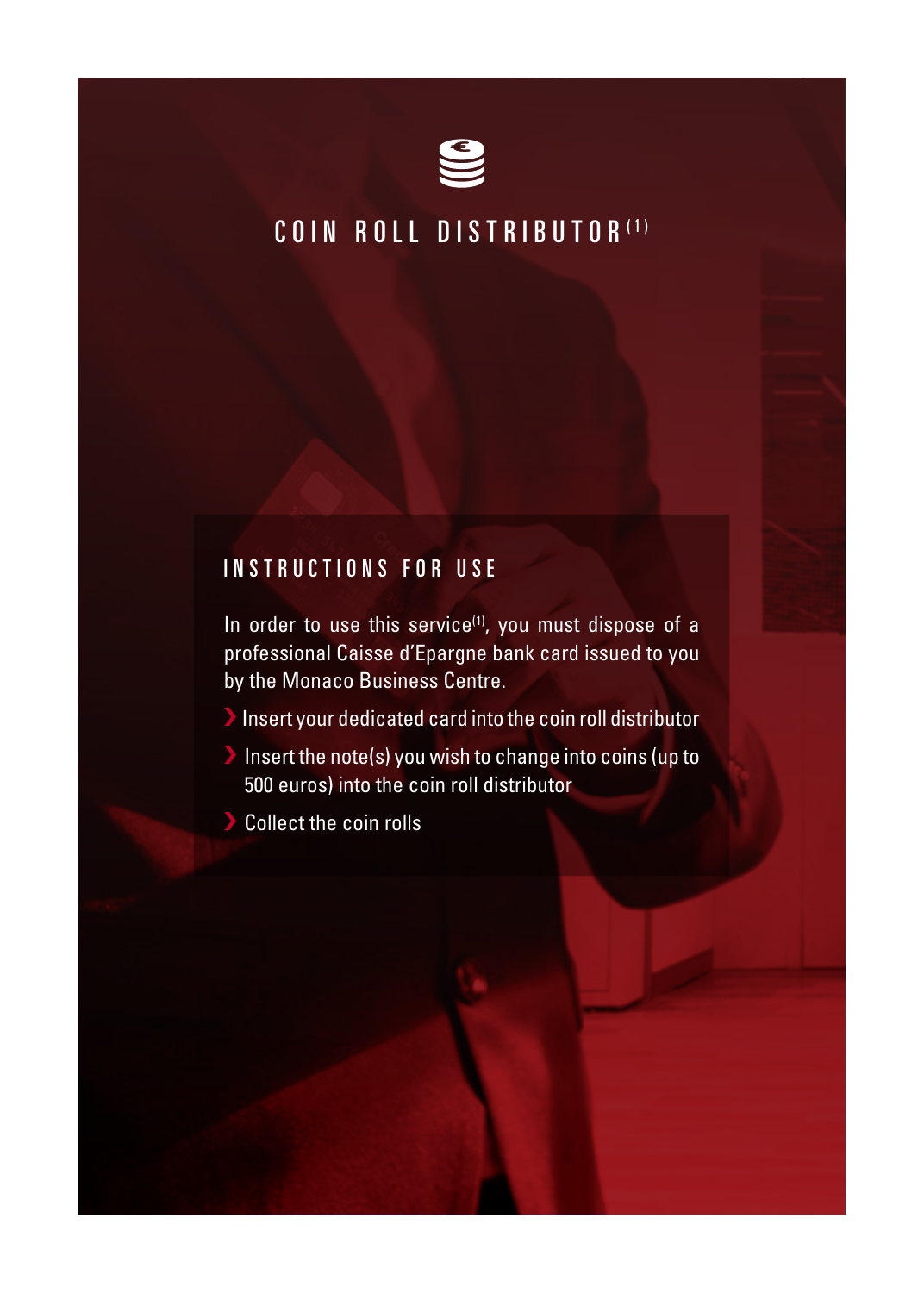

## CHEQUE DEPOSITS

The box designed to receive your cheques is available in this self-service facility.

- Fill in the cheque deposit slip issued by the Monaco Business Centre
- Insert it into the dedicated cheque deposit pouch, the first leaf of your slip completed beforehand, accompanied by the corresponding cheques
- Keep the second leaf (duplicate) of the cheque deposit slips
- Place your cheque deposit pouch, closed, in the box

#### WORTH KNOWING

To make the procedure easier, remember to order a pre-completed book of cheque deposit slips.

#### IMPORTANT

Deposit the cheques only after signing them all on the back and checking that they do not have any surcharges or deletions. They must however contain all the obligatory items: amount in figures and letters, recipient, date and place of issue, issuer's signature.